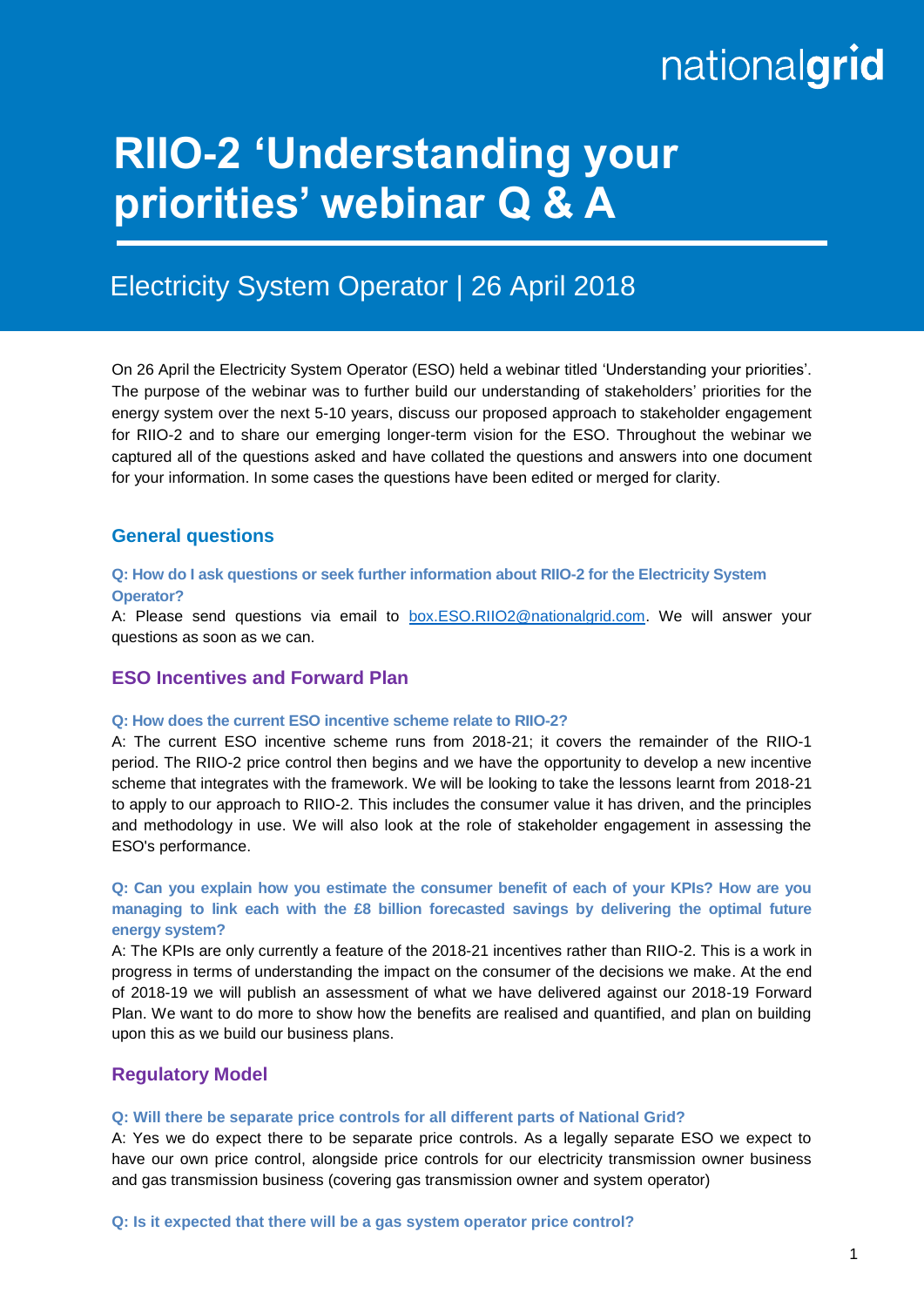A: The gas system operator price control will be part of the price control for gas transmission.

**Q: What are the high level options for a new regulatory model for the ESO?**

**Q: If you are not using RAV, how much do you think you should be paid for ESO? What sort of rate of return?**

**Q: On the move away from RAV: Have you already looked at which other similar sectors you could build a model from? Which industries are these?**

A: We have looked at a range of regulatory models including RAV-based, margin-based, layered, commitments and performance. This includes looking at other organisations, for example, the System Operator for Northern Ireland (SONI) (layered model), Gatwick Airport (commitments model), the Data and Communications Company (DCC) for smart metering (margin model). We will see how these options fit into our consumer and stakeholder priorities and want to share our thinking with you as it progresses. Ofgem will make the final decision on the ESO's regulatory model.

#### **Q: Do you have any thoughts on how long the ESO price control might/should be under RIIO-2?**

A: Ofgem proposed 5 years and we agree with this timeframe given the pace of change in the industry and the need for companies to be more agile as they respond to it. However, we are open minded as decisions relating to our regulatory model may have an impact on the most appropriate control length.

#### **Q: What is National Grid's opinion on Ofgem's proposals to tighten up the cost of capital? Do you think it is fair?**

A: We are conscious of the need to make sure returns are legitimate and consumer value is at the heart of it. We need to understand how we better deliver for customers, consumers, and what the activities will be and what the risk of that will be. We will continue to engage with all stakeholders on this.

#### **Innovation**

#### **Q: How will the innovation fund for the SO work in future?**

A: We strongly support the use of the RIIO framework to foster innovation. We are working hard to engage a wider population to look at the innovation activities we want to do and what we can work with others to do.

#### **Business Plans**

**Q: When will National Grid submit its proposed RIIO-2 business plans to Ofgem? How long will Ofgem take to review before deciding whether to fast-track or look at more closely?** 

A: Ofgem has initially set out that we should be submitting our business plans at the end of 2019. You can see their proposed timeline in their framework consultation. The decision on whether to keep fast-tracking will be made by Ofgem.

**Q: Is the ESO business plan going to be approved by the same people in National Grid that will be approving the National Grid electricity transmission owner (ETO) business plan?**

A: We will use the governance and compliance processes established as part of the legal separation of the ESO. The ESO business plan will not be signed off by the ETO. We are working through exactly what the framework looks like.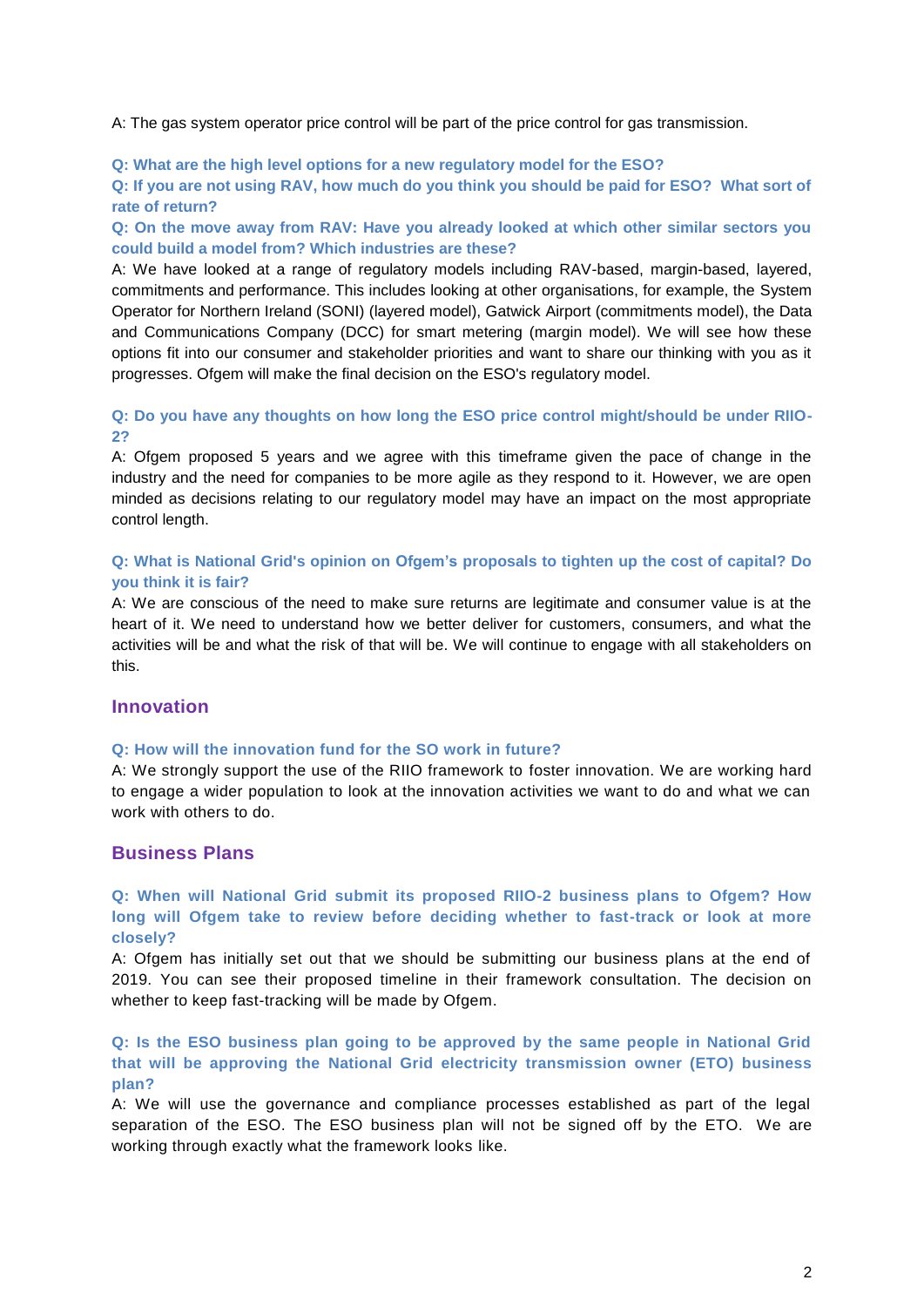#### **Q: Is National Grid looking at other sectors/ internationally to develop its business plans?**

A: We looked at other sectors and countries when we were developing the 2018-21 incentive proposals and again for potential regulatory models that could apply to the ESO in RIIO-2.

#### **Stakeholder Engagement**

#### **Q: What types of trade-offs may there be between User Group and Challenge Group? Who will have decision making power?**

**Q: Will the User group distinguish the TO and SO functions. Will you have one for each?**

A: Ofgem has provided proposals for the TOs. We will be proposing a similar engagement model for the ESO. Panels would be established by us, with an independent chair. The user group will be set up by Ofgem, again with an independent chair. The groups are not decision making bodies but are there to provide robust challenge, agree areas of broad consensus and highlight areas of contention. Open hearings will most likely discuss those areas that have been difficult to land a position on. Ultimately Ofgem is the decision making body.

**Q: When the stakeholder groups are set up for this project you will need to ensure you also have real consumer end users involved i.e. building users/owners and bill payers... you need to avoid having too many energy industry representatives that believe they know what the end consumer would like/needs.**

**Q: Given the complexity of this area interested to understand how you plan to engage with consumer groups and ensure that they can contribute in a meaningful way?**

A: We agree and are thinking about how best to ensure consumer interests are represented in our stakeholder engagement and how we get a balanced range of views. This is another area where we want help in understanding on how we can best engage. We have spoken to representative groups and organisations, and have undertaken market research. Other proxies are through Ofgem and user groups.

**Q: Is this stakeholder group the same as the group Ofgem is having for the 2018-21 incentive scheme?**

**Q: How do you see stakeholder group meshing with the ESO Performance Panel's remit? Is the enhanced engagement limited to the development of the longer term RIIO-2, while the Performance Panel looks at yearly incentives for example?**

#### **Q: Do we know why we need two groups?**

A: They are different groups. We are conscious of the resource requirement these groups place on stakeholders and are looking to manage this while ensuring we have a good cross section represented on both. The purpose of each group is different - the performance panel will (each year) score the ESO's performance based on agreed criteria before making a recommendation to Ofgem on the ESO's incentive payment or penalty. The RIIO-2 group will be more forward looking, testing whether we have engaged appropriately, identified the right priorities, considered the right options and developed a sound business plan.

#### **Whole System**

#### **Q: Future Power System Architecture (FPSA2) discussed the idea of a system architect for the whole energy system. Is that what you are considering when you refer to the Whole System?**

A: We don't think we need this but a clear architecture and a clear way of articulating what the challenges and potential benefits are is key. We favour a world where there are a more opportunities for a wider range of participants to come forward with solutions and options. A single pathway may stifle creativity and innovation in the business models we have seen.